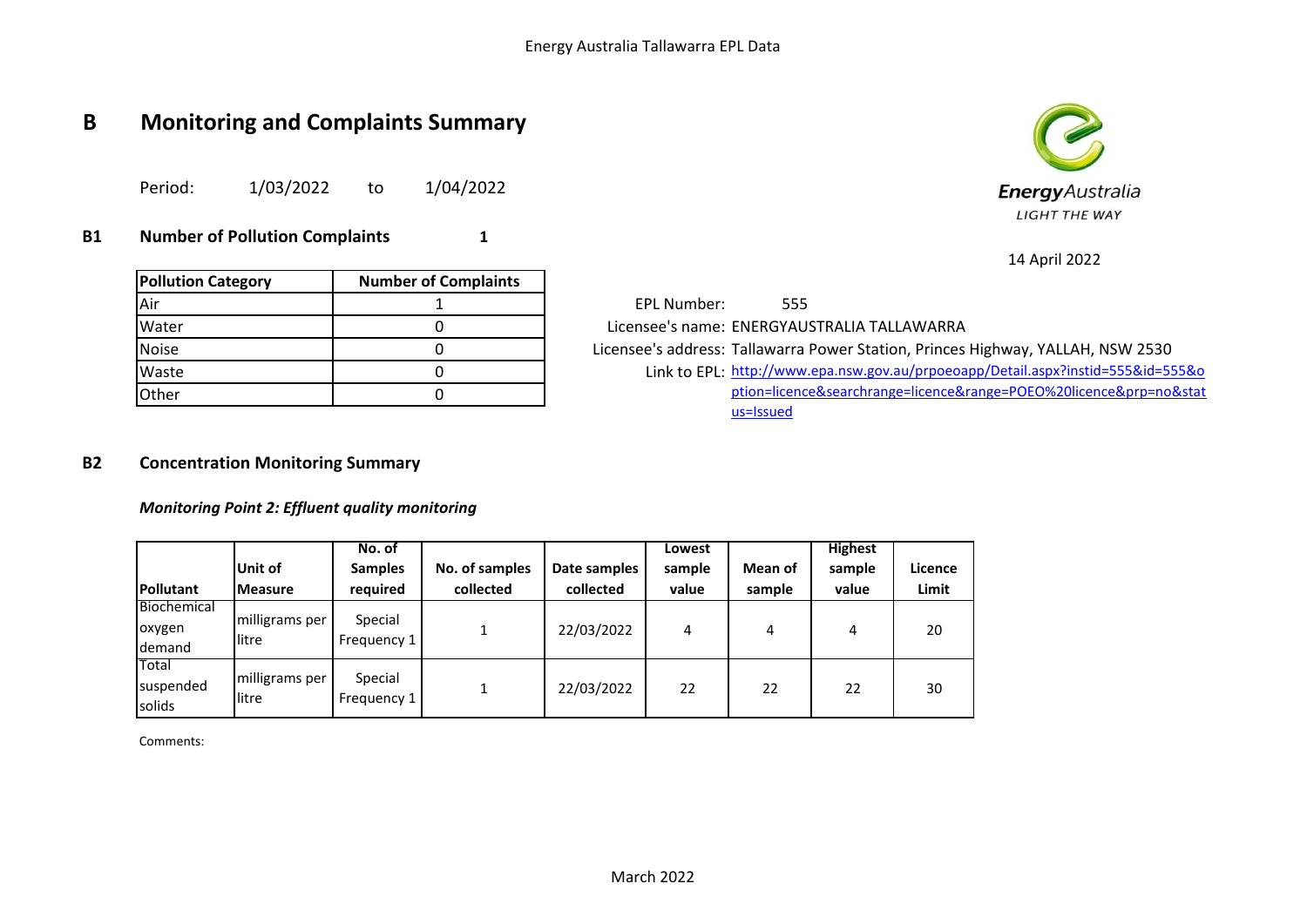| of samples<br>ected | Date samples<br>collected | Lowest<br>sample<br>value | Mean of<br>sample | <b>Highest</b><br>sample<br>value | Licence<br>Limit | EnergyAu         |
|---------------------|---------------------------|---------------------------|-------------------|-----------------------------------|------------------|------------------|
| Continuous          | NA                        | 20.0                      | 23.0              | 26.6                              | $NA*$            | <b>LIGHT THE</b> |



Г

|             |                 | lNo. of           |                  |              | Lowest   |         | <b>Highest</b>    |         |
|-------------|-----------------|-------------------|------------------|--------------|----------|---------|-------------------|---------|
|             | lUnit of        | Samples           | No. of samples   | Date samples | sample   | Mean of | sample            | Licence |
| Pollutant   | <b>IMeasure</b> | Ireauired         | <b>collected</b> | collected    | value    | sample  | value             | Limit   |
|             | Degrees         |                   |                  |              |          |         |                   |         |
| Temperature | Celsius         | <b>Continuous</b> | Continuous       | <b>NA</b>    | 20.0     | 23.0    | 26.6              | NA*     |
| $\cdots$    | $+ - -$         | . .               | $\cdots$         | $\cdots$     | $\cdots$ |         | $\cdots$ $\cdots$ | .<br>   |



Notes: \*Tallawarra does not have water quality licence limits for ambient water quality monitoring in its EPL. ANZECC Guidelines apply to receiving waters

Comments: Periods where the plant is offline or Thermoshock is active have been removed from this data set.

14 April 2022

#### *Discharge and Monitoring Point 5: Discharge water quality monitoring*

|                  |                 | ıNo. of           |                  |              | Lowest |         | <b>Highest</b> |         |
|------------------|-----------------|-------------------|------------------|--------------|--------|---------|----------------|---------|
|                  | lUnit of        | <b>Samples</b>    | No. of samples   | Date samples | sample | Mean of | sample         | Licence |
| <b>Pollutant</b> | <b>IMeasure</b> | reauired          | <b>collected</b> | collected    | value  | sample  | value          | Limit   |
|                  | Degrees         |                   |                  |              |        |         |                |         |
| Temperature      | <b>Celsius</b>  | <b>Continuous</b> | Continuous       | NA           | 20.6   | 25.1    | 28.7           | 35      |

Comments: Periods where the plant is offline have been removed from this data set.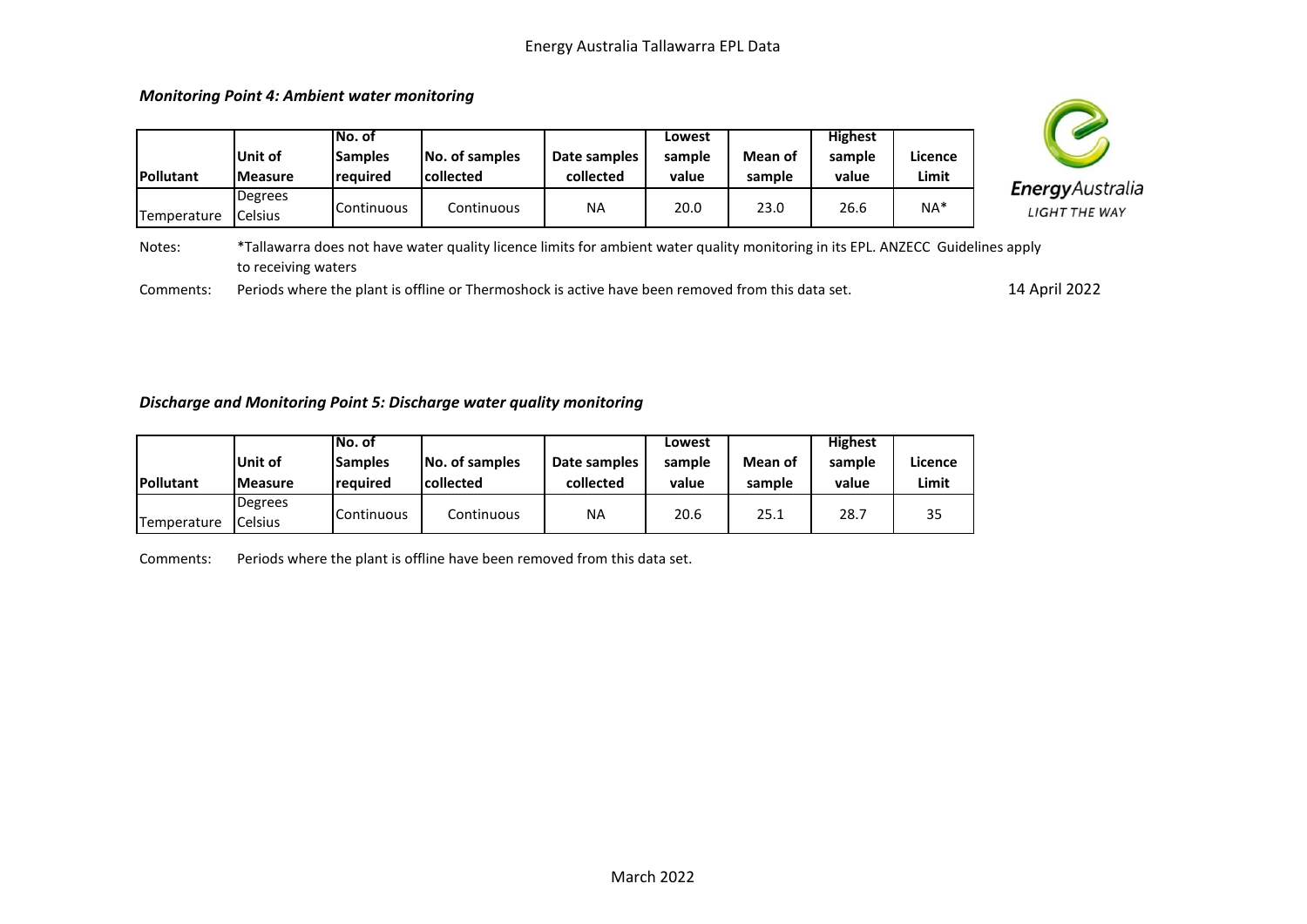*Monitoring Point 6: Ambient water monitoring*

| <b>Pollutant</b> | Unit of<br><b>IMeasure</b> | INo. of<br><b>Samples</b><br>reauired | No. of samples<br><b>collected</b> | Date samples<br>collected | Lowest<br>sample<br>value | Mean of<br>sample | <b>Highest</b><br>sample<br>value | Licence<br>Limit |
|------------------|----------------------------|---------------------------------------|------------------------------------|---------------------------|---------------------------|-------------------|-----------------------------------|------------------|
| Temperature      | Degrees<br>Celsius         | <b>I</b> Continuous                   | Continuous                         | NA                        | 19.0                      | 23.1              | 28.2                              | $NA*$            |

Comments: n/a

*Monitoring Point 7: Ambient water monitoring*

|             |                 | INo. of             |                  |              | Lowest |         | <b>Highest</b> |         |
|-------------|-----------------|---------------------|------------------|--------------|--------|---------|----------------|---------|
|             | Unit of         | <b>Samples</b>      | No. of samples   | Date samples | sample | Mean of | sample         | Licence |
| Pollutant   | <b>IMeasure</b> | <b>reauired</b>     | <b>collected</b> | collected    | value  | sample  | value          | Limit   |
|             | Degrees         |                     |                  |              |        |         |                |         |
| Temperature | Celsius         | <b>I</b> Continuous | Continuous       | <b>NA</b>    | 19.5   | 22.7    | 26.2           | $NA*$   |

Comments: n/a



14 April 2022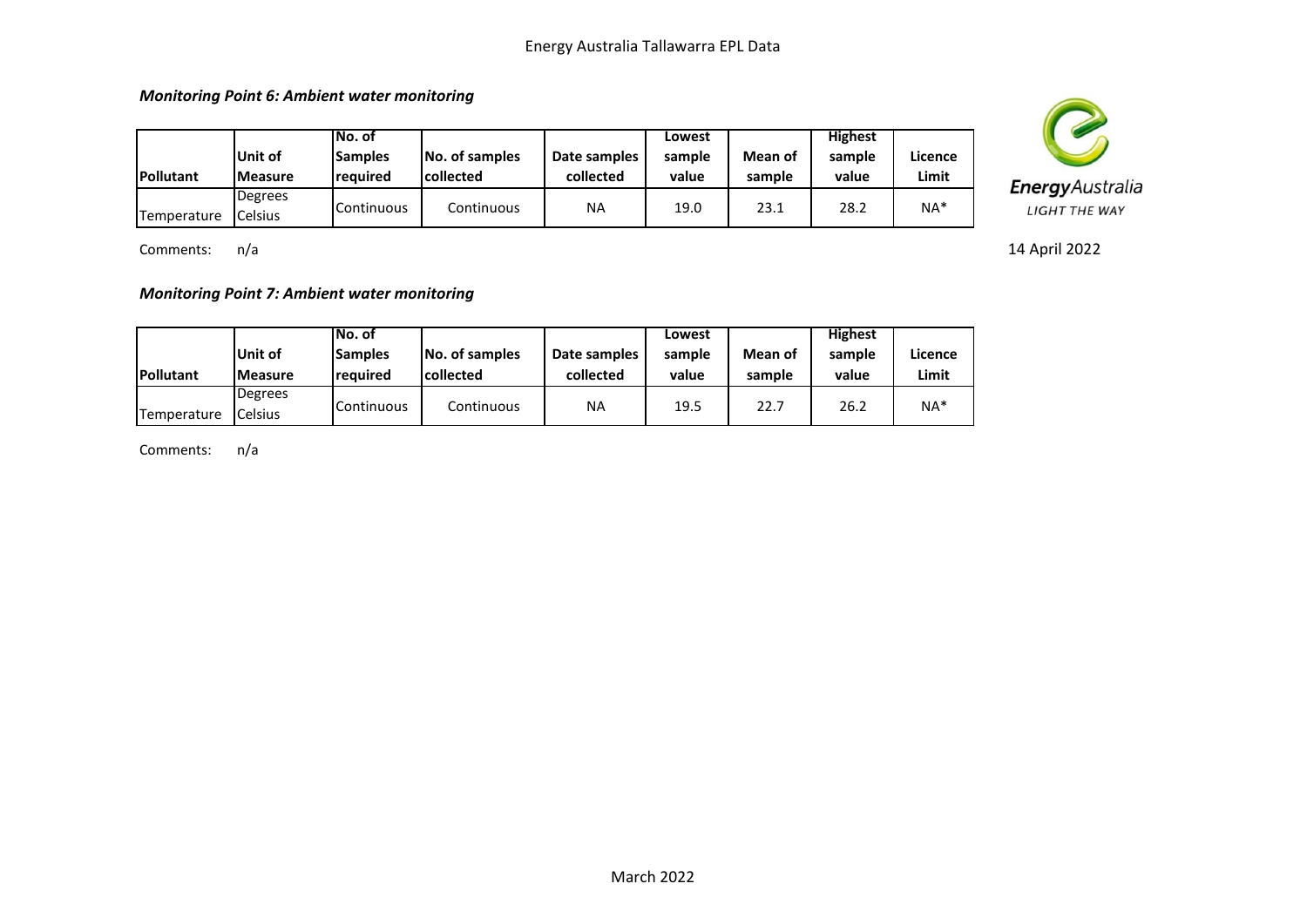*Monitoring Point 8: Discharge water monitoring*

|                  |                | No. of         |                |              | Lowest  |         | <b>Highest</b> |         |
|------------------|----------------|----------------|----------------|--------------|---------|---------|----------------|---------|
|                  | Unit of        | <b>Samples</b> | No. of samples | Date samples | sample  | Mean of | sample         | Licence |
| <b>Pollutant</b> | <b>Measure</b> | required       | collected      | collected    | value   | sample  | value          | Limit   |
|                  |                | Monthly        |                |              |         |         |                |         |
|                  | micrograms     | during         | 0              | 7/03/2022    | < 0.001 | < 0.001 | < 0.001        | $NA^*$  |
| Copper           | per litre      | discharge      |                |              |         |         |                |         |
|                  |                | Monthly        |                |              |         |         |                |         |
| Nitrogen         | milligrams per | during         | 0              | 7/03/2022    | 0.8     | 0.8     | 0.8            | $NA*$   |
| (total)          | litre          | discharge      |                |              |         |         |                |         |
|                  |                | Monthly        |                |              |         |         |                |         |
|                  |                | during         | 0              | 7/03/2022    | 7.4     | 7.4     | 7.4            | NA*     |
| pH               | pH             | discharge      |                |              |         |         |                |         |
| Total            |                |                |                |              |         |         |                |         |
| Phosporous -     |                | Monthly        | $\mathbf 0$    |              | 0.19    | 0.19    | 0.19           | $NA*$   |
| filtered         | milligrams per | during         |                | 7/03/2022    |         |         |                |         |
| sample           | litre          | discharge      |                |              |         |         |                |         |
| Total            |                | Monthly        |                |              |         |         |                |         |
| suspended        | milligrams per | during         | 0              | 7/03/2022    | 12.0    | 12.0    | 12.0           | $NA^*$  |
| solids           | llitre         | discharge      |                |              |         |         |                |         |
|                  |                | Monthly        |                |              |         |         |                |         |
|                  | micrograms     | during         | 0              | 7/03/2022    | < 0.005 | < 0.005 | < 0.005        | $NA^*$  |
| Zinc             | per litre      | discharge      |                |              |         |         |                |         |



14 April 2022

Notes: \*Tallawarra does not have water quality licence limits for ambient water quality monitoring in its EPL. ANZECC. Guidelines apply to receiving waters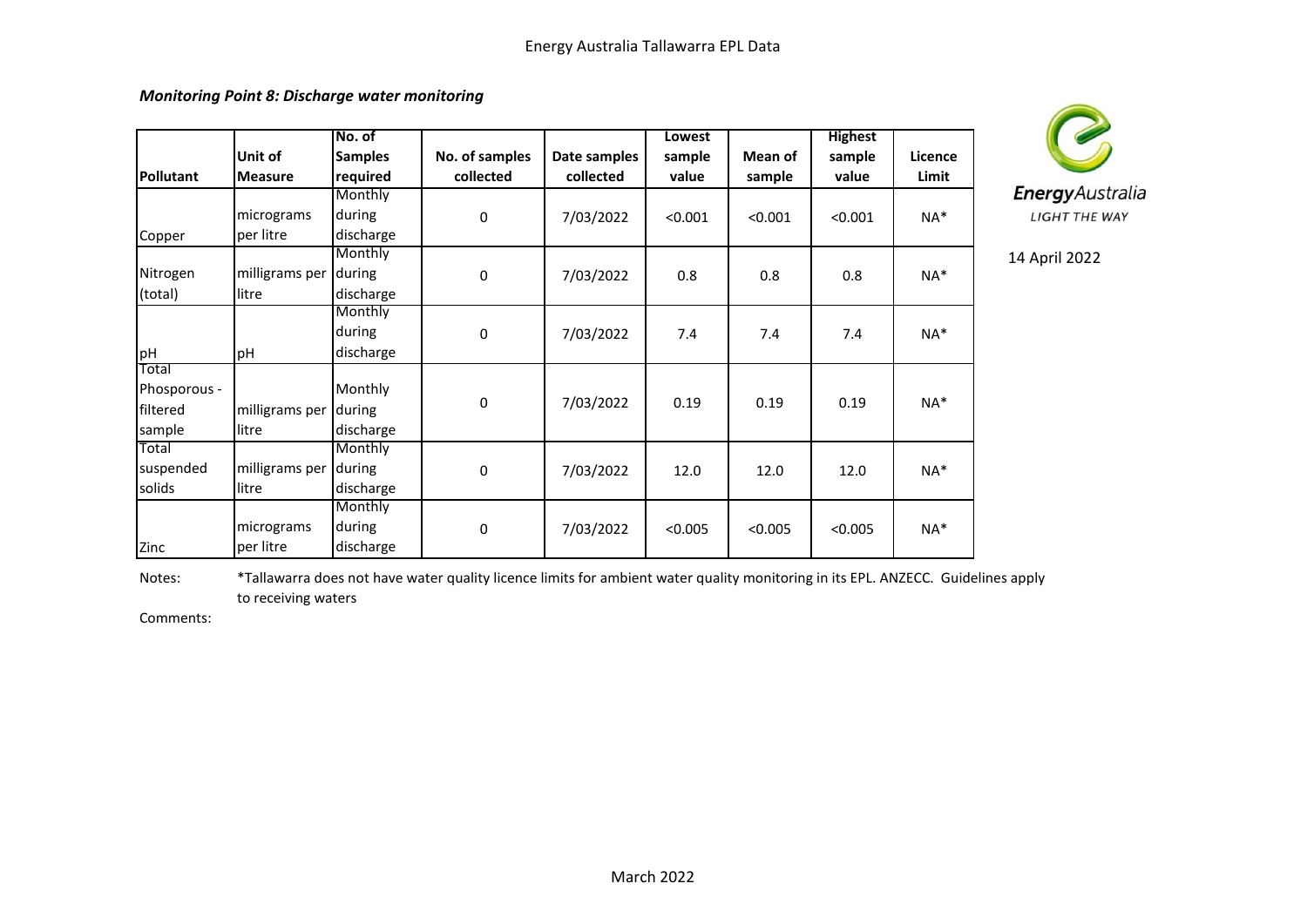|                                  |                               | No. of                     |                             |                           | Lowest                   |                   | <b>Highest</b>           |                  |
|----------------------------------|-------------------------------|----------------------------|-----------------------------|---------------------------|--------------------------|-------------------|--------------------------|------------------|
| Pollutant                        | Unit of<br><b>Measure</b>     | <b>Samples</b><br>required | No. of samples<br>collected | Date samples<br>collected | sample<br>value          | Mean of<br>sample | sample<br>value          | Licence<br>Limit |
| Carbon<br>dioxide                | %                             | Continuous                 | $***$                       | <b>NA</b>                 | 3.5                      | 4.0               | 4.1                      | <b>NA</b>        |
| Moisture<br>content              | Percent                       | Continuous                 | $***$                       | <b>NA</b>                 | 7.0                      | 8.0               | 8.3                      | <b>NA</b>        |
| Nitrogen<br>oxides               | parts per<br>million          | Continuous                 | $***$                       | <b>NA</b>                 | 3.2                      | 12.9              | 19.2                     | 25               |
| Oxygen (O2)                      | Percent                       | Continuous                 | $***$                       | <b>NA</b>                 | 13.0                     | 13.2              | 14.1                     | <b>NA</b>        |
| Solid particles                  | milligrams per<br>cubic metre | Yearly                     | 1                           | 9/11/2021                 | $\overline{\phantom{a}}$ | < 0.4             | $\overline{\phantom{0}}$ | 10               |
| Sulphur<br>dioxide               | parts per<br>million          | Yearly                     | 1                           | 9/11/2021                 | $\overline{\phantom{a}}$ | $2$               |                          | 3                |
| Temperature                      | Degrees<br>Celsius            | Continuous                 | $***$                       | <b>NA</b>                 | 76.3                     | 93.1              | 98.0                     | <b>NA</b>        |
| Volatile<br>organic<br>compounds | parts per<br>million          | Yearly                     | $\mathbf{1}$                | 9/11/2021                 |                          | < 100             |                          | <b>NA</b>        |
| Volumetric<br>flow rate          | cubic metres<br>per second    | Continuous                 | $***$                       | <b>NA</b>                 | 249.4                    | 397.1             | 437.0                    | <b>NA</b>        |



Notes: \* equipment detection limit